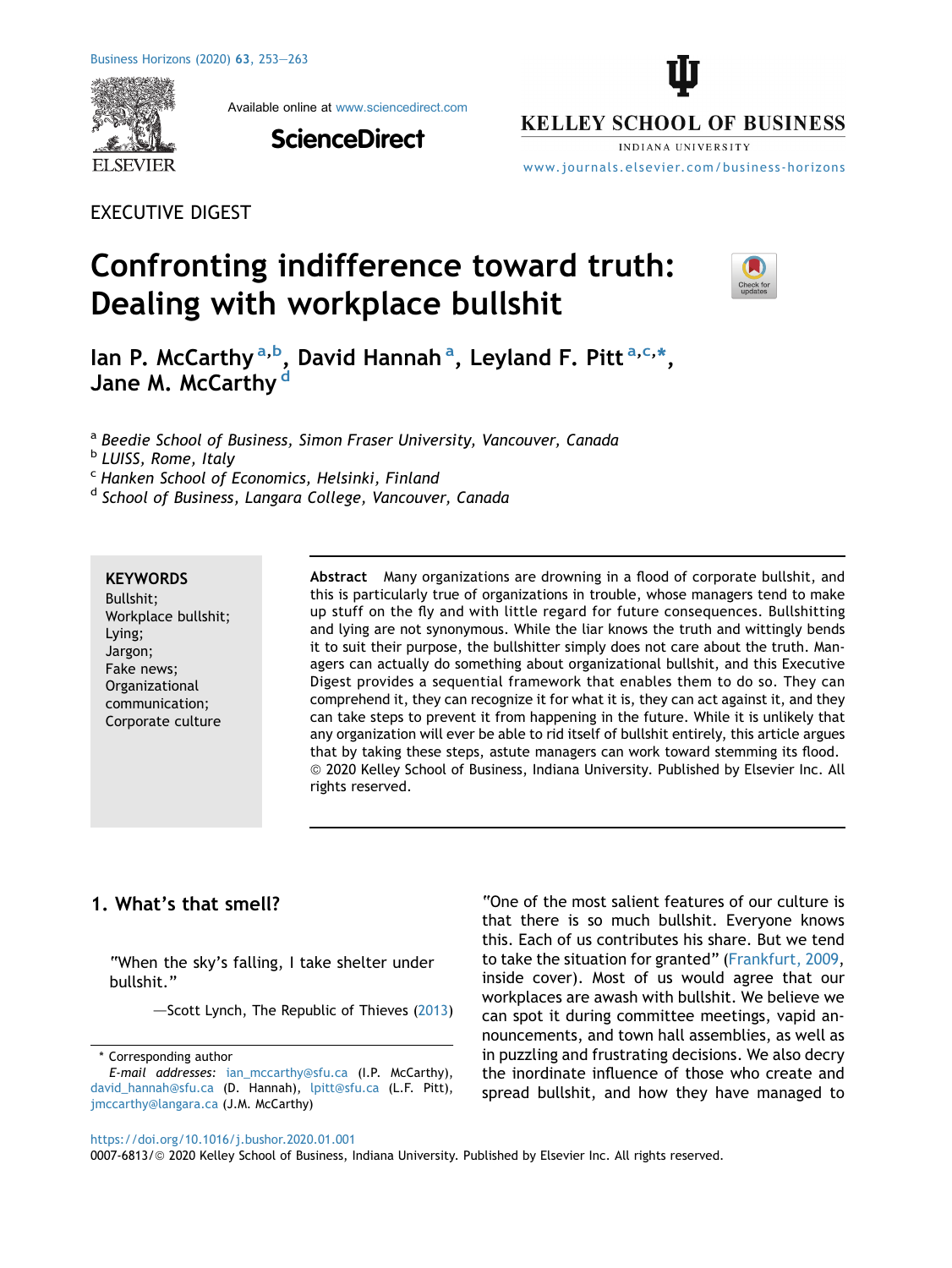rise to the top of our organizations not in spite of but because of their bullshit [\(Spicer, 2017\)](#page-10-2). Yet were we asked to describe why something is bullshit and what we should do about it, we would not likely agree on a common view. Instead, there would be a proliferation of definitions and recommendations. Despite its pervasiveness and impact on workplace morale and performance, there is a dearth of advice on how to deal with workplace bullshit. Unfortunately, as per philosopher Harry Frankfurt's quote above, too many of us produce and accept bullshit in the workplace. This is probably most true when organizations are in trouble or when the sky is falling, as the recent cases of Enron and of BP in the Gulf of Mexico attest.

In response, we draw on the work of [Frankfurt](#page-10-1) [\(2009\)](#page-10-1) and others (e.g., Christensen, Kärreman, [& Rasche, 2019; Graeber, 2018; Spicer, 2017\)](#page-10-3) to understand and suggest ways of dealing with workplace bullshit. We begin by defining bullshit and explicating the distinctions between bullshit and other forms of misrepresentation. We then introduce a four-step framework for understanding how to deal with workplace bullshit:

- 1. Comprehend workplace bullshit;
- 2. Recognize workplace bullshit;
- 3. Act against workplace bullshit; and
- 4. Prevent workplace bullshit from occurring.

In line with the topic of our article, we use the acronym C.R.A.P. to refer to this framework. We conclude with some thoughts about how individuals and organizations can further intervene to stop the creation and proliferation of bullshit. While our ideas will be helpful to everyone, we place particular emphasis on the role of leaders, who are likely to be the key reasons why bullshit either is or is not overflowing in their organizations.

### 2. I'm not lying to you

What is workplace bullshit? It is the basis for nouns (e.g., that information is bullshit; that person is a bullshitter) and a verb (someone is bullshitting). Drawing on [Frankfurt \(2009\),](#page-10-1) we define workplace bullshit as taking place when colleagues make statements at work with no regard for the truth. The term bullshit therefore comprises both the communicative act and the information in it. Bullshit can be conveyed in written form (e.g., emails, letters, reports), spoken form (e.g., conversations, speeches, audio/video recordings), and graphical form (e.g., photographs, charts, diagrams).

The disregard-for-the-truth aspect of the definition underlies how bullshit is a form of misrepresentation that differs from lying. A liar is someone who is interested in the truth, knows it, and deliberately misrepresents it. In contrast, a bullshitter has no concern for the truth and does not know or care what is true or is not. In other words, to tell a lie, the liar must know what is true. The lie is designed and communicated under the direction of that truth, whereas the bullshitter has more freedom because they do not care about the truth and are not constrained by it. [Table 1](#page-1-0) below shows an example of workplace misrepresentation that compares bullshitting to lying. Understanding these differences is important for recognizing and dealing with the phenomenon of workplace bullshit.

In this article, we focus on the workplace. This context is related to but different from misrepresentation phenomena in other specific professional contexts, such as leadership, journalism, and pol-itics (see [Table 2](#page-2-0) for some examples of these). By focusing on workplace bullshit, we are dealing with the situations that occur when colleagues

<span id="page-1-0"></span>

| Lying vs. Bullshitting<br>Table 1.        |                                                                                                                                    |                                                                                                                                                                                                                                          |  |
|-------------------------------------------|------------------------------------------------------------------------------------------------------------------------------------|------------------------------------------------------------------------------------------------------------------------------------------------------------------------------------------------------------------------------------------|--|
|                                           | Example statement: An organizational leader informs employees that a proposed<br>strategic change will not result in job losses.   |                                                                                                                                                                                                                                          |  |
| Form of<br>workplace<br>misrepresentation | Lying                                                                                                                              | <b>Bullshitting</b>                                                                                                                                                                                                                      |  |
|                                           | The leader knows there will be job losses but<br>hides or manipulates the truth. The leader is<br>lying by stating known untruths. | The leader has no idea whether there will be<br>job losses or not, and is thus not hiding or<br>concealing the truth. The leader is<br>bullshitting because they neither know nor<br>care whether their statements are true or<br>false. |  |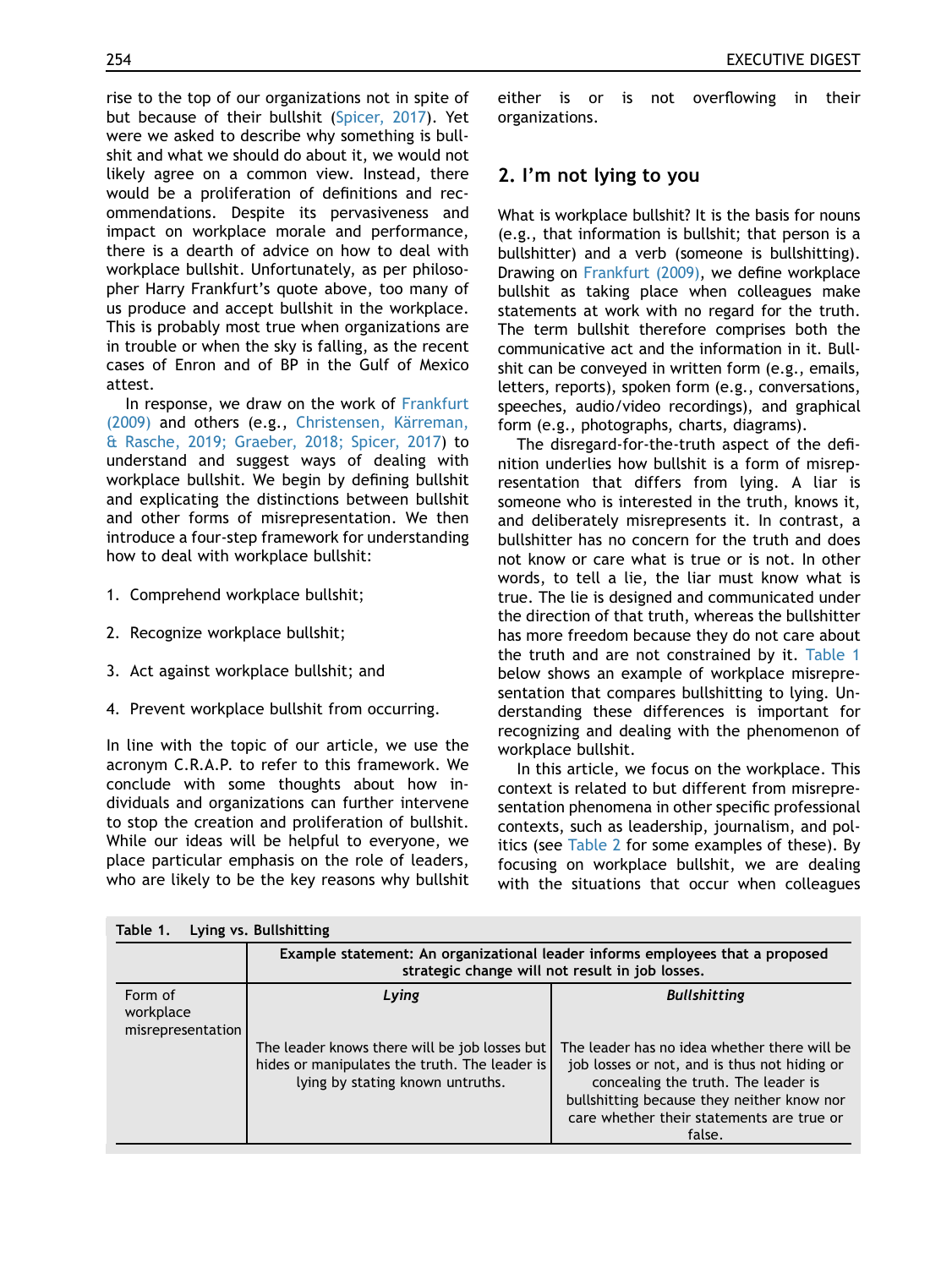<span id="page-2-0"></span>

| Table 2.<br>Different forms of misrepresentation     |                                                                                                                                                                                                                        |                                                                                                                                                                                                                                                                                                     |  |
|------------------------------------------------------|------------------------------------------------------------------------------------------------------------------------------------------------------------------------------------------------------------------------|-----------------------------------------------------------------------------------------------------------------------------------------------------------------------------------------------------------------------------------------------------------------------------------------------------|--|
| Misrepresentation<br>phenomena                       | Description of the misrepresentation<br>phenomena                                                                                                                                                                      | <b>Examples</b>                                                                                                                                                                                                                                                                                     |  |
| Bullshit jobs                                        | Meaningless or pointless jobs that are so<br>unnecessary and non-value-adding that even<br>the employee would struggle to justify their<br>need (Graeber, 2018). This is often reflected<br>in meaningless job titles. | Any administrative position that exists to<br>serve only the person preforming it. When<br>such positions are eliminated, there is no<br>negative impact on the organization or<br>society. Often these positions come with<br>meaningless job titles such as Director of<br>Strategic Recruitment. |  |
| Fake news                                            | News articles, pictures, and reviews that are<br>intentionally and verifiably false and that<br>could mislead audiences (Allcott &<br>Gentzkow, 2017; Berthon & Pitt, 2018).                                           | One of the top fake news articles in 2018<br>was a satirical World Daily News Report<br>piece on a lottery winner in the U.S.<br>arrested for dumping a large amount of<br>manure on his ex-boss's lawn.                                                                                            |  |
| Fake company<br>slogans                              | Slogans that do not truly reflect a company's<br>value proposition (e.g., promised benefits to<br>customers) and values (e.g., practices and<br>culture; Lee, Hannah, & McCarthy, 2019 in<br>press).                   | Consider the slogan of disgraced energy<br>company Enron, which was "Ask Why." The<br>reality was that the company did not want<br>anyone-employees, analysts, or<br>customers-to ask about its financial<br>standing (Lee et al., 2019).                                                           |  |
| Political bullshit<br>(a.k.a. posttruth<br>politics) | Statements by politicians that are not<br>triangulated in relation to the truth and<br>without concern for the veracity of the<br>statement in question (Hopkin & Rosamond,<br>2018; Suiter, 2016).                    | The fake claims made by U.K. politicians<br>about how easy and beneficial it would be<br>for the U.K to leave the European Union.                                                                                                                                                                   |  |
| Marketing bullshit<br>(a.k.a. puffery)               | Exaggerated or false claims by marketers<br>that amplify the features and performance<br>of a product or service (Chakraborty &<br>Harbaugh, 2014).                                                                    | In 2000, a court ruled that ads from the Papa<br>John's pizza company stating "Better<br>ingredients. Better Pizza" could not be<br>verified as fact and should be deemed<br>puffery.                                                                                                               |  |
| Jargon bullshit                                      | Words or expressions used by a particular<br>profession or group to make something seem<br>legitimate and enticing, while also muddling<br>language and thinking (Poole, 2013; Spicer,<br>$2017$ ).                    | Expressions for thinking creatively such as<br>"blue-sky thinking", "ideas shower," and<br>"out-of-the-box thinking." Such expressions<br>are used in the game buzzword bingo.                                                                                                                      |  |
| Workplace<br>deviance                                | The deliberate desire to cause harm to a<br>workplace through acts such as lying,<br>cheating, and stealing (Warren, 2003).                                                                                            | In 1995, Nick Leeson, a rogue trader at<br>Barings Bank, made fraudulent and<br>unauthorised trades that led to the collapse<br>of the bank.                                                                                                                                                        |  |
| Workplace lying                                      | Dishonesty and untruthfulness in the<br>workplace (Grover, 2005).                                                                                                                                                      | When employees embellish their resumes or<br>make up stories about their experience and<br>accomplishments.                                                                                                                                                                                         |  |
| Workplace bullshit                                   | When colleagues make statements in any<br>form (e.g., written, spoken, or graphical) at<br>work and without regard for the truth (as<br>defined in this article).                                                      | An organizational leader informs the<br>employees that a proposed strategic change<br>will not result in job losses, but the leader<br>has no idea whether there will be job losses<br>or not.                                                                                                      |  |

misrepresent such things as: reasons for and consequences of an organizational change; intentions to work on or fix something; reports about work claimed to have been done; explanations and rationales for decisions and actions undertaken in

the workplace; and surveys on the harmony, performance, and outputs of teams. For this context, we explain how to effectively comprehend, recognize, act against, and prevent the crafting, spreading, and impact of bullshit.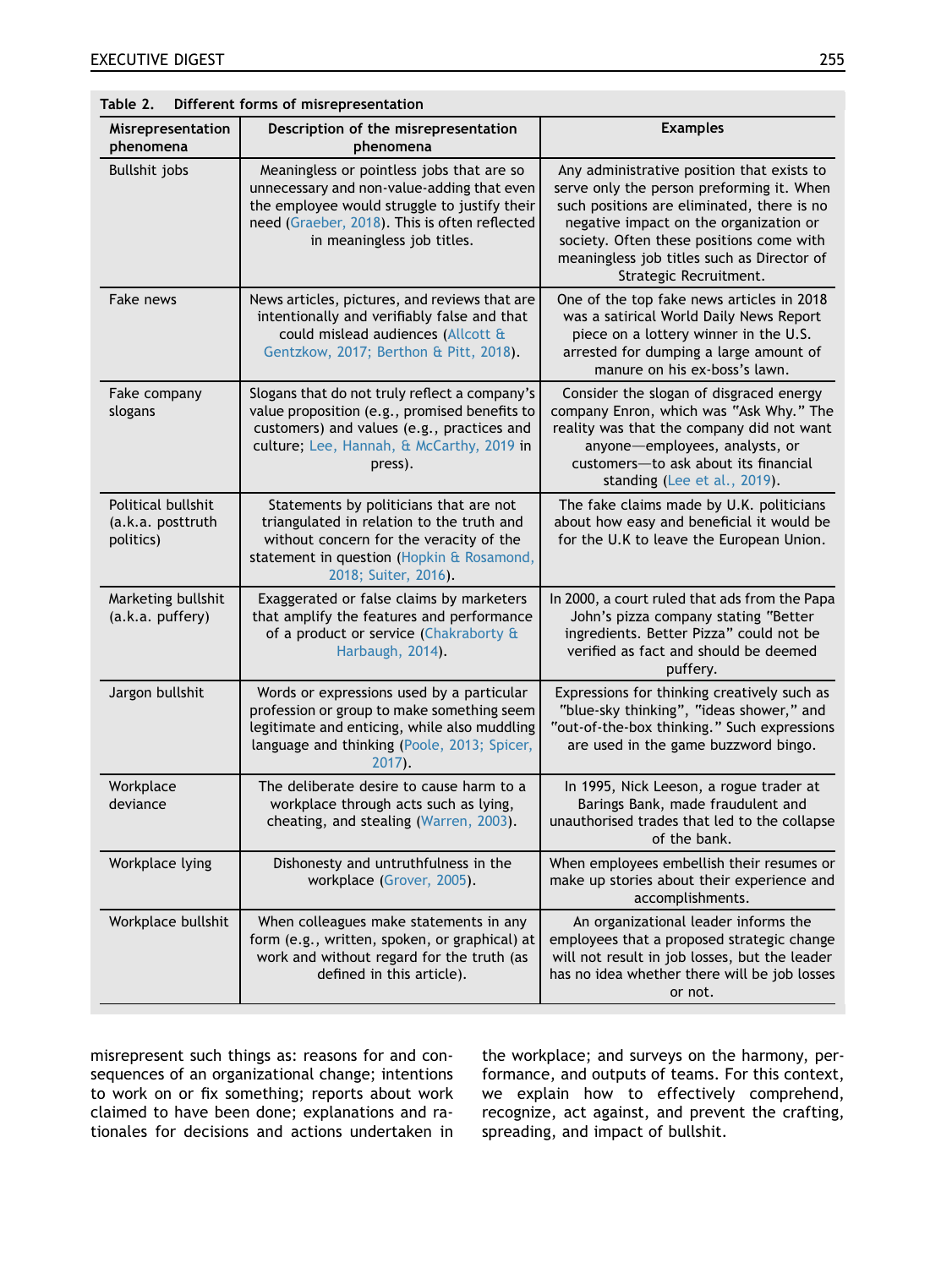Bullshit is not a new phenomenon in or outside the workplace. However, in today's post-truth world ([Keyes, 2004](#page-10-12)), and aided and abetted by modern communication technologies, it may be more prevalent than ever. Bullshit has become so commonplace that it is suggested that business communications are dominated by truthiness (in which the validity of something is based on how it feels), post-fact language (taking a position that ignores facts), and echo chambers (where positivefeedback loops create cravings for and fuel the spread of bullshit; [Berthon & Pitt, 2018\)](#page-10-13). [Frankfurt](#page-10-1) [\(2009, p. 63\)](#page-10-1) argued: "Bullshit is unavoidable whenever circumstances require someone to talk without knowing what he is talking about." Thus, the more often colleagues at work are asked to comment on matters about which they know little or nothing, the more bullshit there is. [Petrocelli](#page-10-14) [\(2018\)](#page-10-14) built on these ideas, arguing that people are more likely to bullshit not only when they feel obligated to provide an opinion but also when two other conditions are present: when their audience doesn't know much about the subject, and when there is no accountability for producing bullshit. These two conditions exist because there is a misguided assumption that workplace democracy grants colleagues the permission to have uninformed and unchallenged opinions on everything. In other words, the production of bullshit in the workplace occurs when the forces that impel a colleague to speak on an issue exceed their knowledge about that issue ([Frankfurt, 2009](#page-10-1)). This imbalance is one of the primary drivers for the rise and resilience of fake colleagues, their failed initiatives, and the ensuing hollowing out of the professions of business, leadership, and management. To this, we would add that bullshit is even more likely to be present and attenuated in times of organizational crisis. When people are under pressure and when things are less certain and the facts and eventualities less clear, bullshit is more likely to flourish as people simply make up things on the fly.

Not all bullshit is bad though, and this is particularly so outside of the workplace, in the sphere of normal social intercourse. Consider what [Spicer \(2017\)](#page-10-2) calls 'artisanal bullshit,' which we might call 'social bullshit.' In a study of how friends interacted with each other in English pubs, it was found that this type of bullshit is important and acceptable, and it may even be a positive aspect of friendship relationships [\(Fox, 2014](#page-10-15)). The banter, the loose talk, the unsubstantiated opinions, and the fanciful claims all lubricate and amplify our interactions with friends and family. Friends in social and leisure contexts often

reminisce and brag about achievements and make farfetched claims about what might have been and the ones that got that away. In such contexts, we are not expected to communicate precisely as we would, say, in a work setting and in our professional capacities. In the process of normal social intercourse, we have a license to produce artisanal bullshit. This is different from producing damaging bullshit or telling bald-faced lies. In fact, a social life devoid of artisanal bullshit is likely to be a boring and bland one. However, when we engage in work, we must distinguish between this type of social bullshit, which can be harmless or even helpful to the organization (because it can enable the development of normal interpersonal relationships), and other types of bullshit that can have damaging impacts on the organization. Strictly within the workplace and in our professional capacities, "No longer is bullshit a handy supply of manure for fertilising new ideas. Instead, it can create a dangerous waste problem, which  $could$  make  $people$ —and, indeed, the entire organisation-profoundly ill" [\(Spicer, 2017, p.](#page-10-2) [164](#page-10-2)).

## 3. The C.R.A.P. framework for dealing with workplace bullshit

It is critical for us all to better comprehend what workplace bullshit is, how to recognize it, how to act against it, and how to prevent it. This is the focus of our article, and in this section, we explain each of these steps and present the C.R.A.P. framework [\(Fig. 1\)](#page-4-0) for understanding how to deal with workplace bullshit.

## 3.1. Comprehending workplace bullshit

Workplace bullshit comes into existence when one or more members of an organization are intent on pursuing an underlying agenda of their own, such as protecting themselves against criticism or perceived threats, or attempting to benefit themselves in the pursuit of opportunities. That agenda may be exclusively self-serving, or it may be intended to serve the organization; it can have selfish or selfless motives. The bullshitter makes a decision to further that agenda through communicative acts and decides on a message and a medium that will help them to achieve that agenda. Crucially, while doing so, they disregard the truth, in the sense that they are not concerned with the truth, inaccuracy, or falseness of their message but only in its efficaciousness in promoting the desired agenda. The bullshitter then is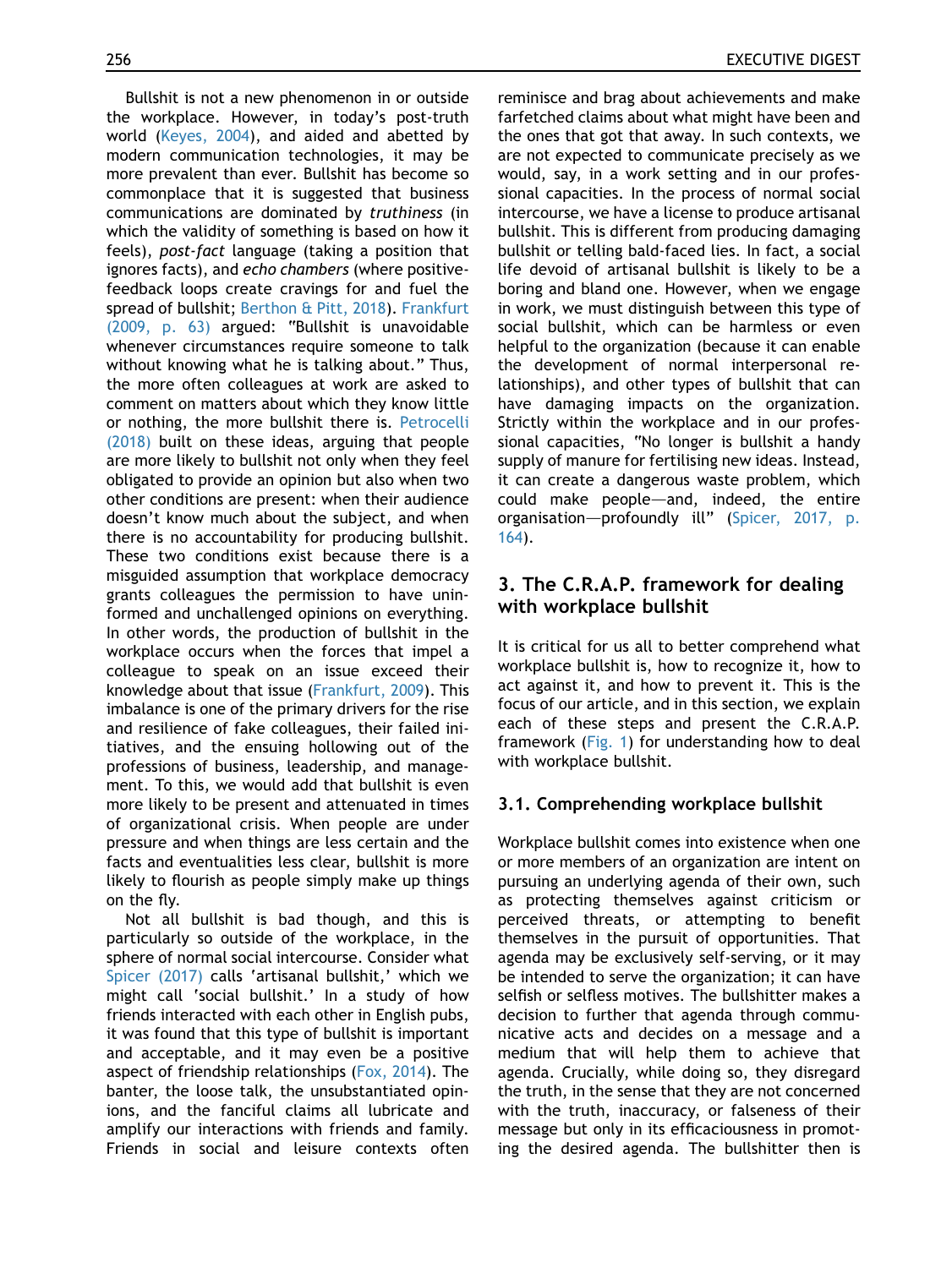#### <span id="page-4-0"></span>Figure 1. The C.R.A.P. framework for dealing with workplace bullshit

| 1. Comprehend | BSing is not lying.<br>BS are statements not grounded in truth so as to<br>achieve an agenda.<br>Compelling BS is perceived to be appealing (i.e.,<br>beneficial, confirming and credible).                      |
|---------------|------------------------------------------------------------------------------------------------------------------------------------------------------------------------------------------------------------------|
| 2. Recognize  | Expect and be alert to BS.<br>• BS will be abstract, lack sources and logic, and be<br>riddled with acronyms and jargon.<br>• Some people unknowingly BS.                                                        |
| 3. Act        | • Exit: escape from the BS.<br>• Voice: confront the BS.<br>• Loyalty: accept the BS.<br>• Neglect: disengage from the BS.                                                                                       |
| 4. Prevent    | Value expertise over egalitarianism, and evidence<br>over opinions.<br>• Encourage critical thinking.<br>• Prohibit excessive jargon and statistical trickery.<br>• Eliminate pointless meetings and committees. |
|               |                                                                                                                                                                                                                  |

presenting a statement that they expect others to take as being objective and true, when in reality it may be neither of those things and is only expedient in serving the bullshitter's agenda. For example, consider when a manager tells employees that they must do a task in a certain way because it is so specified in the union's collective agreement, but the manager has no idea whether this specification in the collective agreement actually exists or not. In this case, the manager is consciously bullshitting. They are not lying, because they do not know whether the task is actually specified in the collective agreement. They are bullshitting because they are making a statement without regard to the truth so as to convince employees to perform tasks in a specific way. Such bullshit, relative to the truth, can be a highly effective tool for convincing people. The bullshitter does not feel constrained by the truth and so has the freedom to make statements as novel, exciting, and convincing as is necessary to further their agenda. Bullshitters thus bullshit in order to make their own lives easier. They believe that this approach to communication will benefit them, the organization, or both. Furthermore, a bullshitter's statements may never have been intended to be believed or even to garner much attention. They are intended to misrepresent by being appealing or convincing, or by distracting, exhausting, or disengaging colleagues, so that agendas can be pursued with little or no resistance. This lack of awareness of the true nature of workplace bullshit is one of the reasons why there is such an abundance of it ([Fredal, 2011\)](#page-10-16).

Once bullshit is crafted and stated, an audience consumes it, assesses it, and potentially spreads it. Bullshitters seek to shape how their audiences appraise the bullshit, and a key concern for them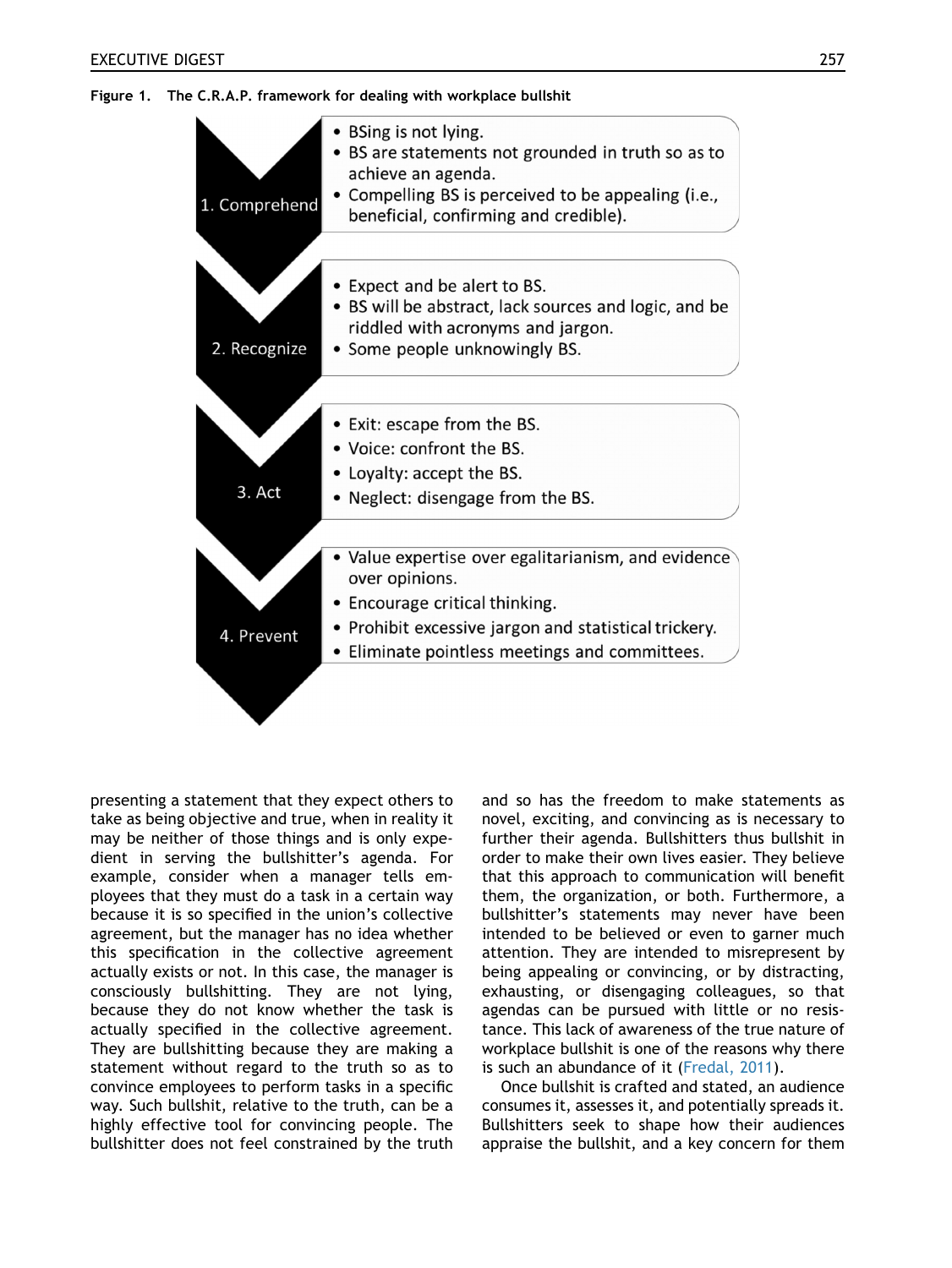is that their audiences view their bullshit as appealing. Remember that bullshitters, unrestricted by truth, have more freedom to frame their statements. They are at liberty to devise appealing bullshit with three significant characteristics. First, the bullshit may offer personal benefits to the audience. For example, if a scientist in a research and development (R&D) department hears some bullshit from their boss that suggests the company is about to double the R&D budget, the scientist is likely to find this bullshit appealing. In addition, some employees may also relish or need workplace bullshit so as to flourish in their jobs. They view bullshit as a necessary aspect of organizational life. Trendy jargon, flaky logic, and shallow arguments can be so appealing to some that they provide them with direction and energy.

Second, bullshit that confirms the existing interests, beliefs, experiences, or attitudes of the audience is likely to be more appealing through their selective perception of the bullshit. For example, if a leader announces a dubious strategy for the company to become the best innovator in its industry, an employee with an innovation job role will be far more likely to receive this bullshit statement more positively. In such cases, workers can perceive the bullshit as personally flattering: If one worked in the R&D department of a company that placed importance on being innovative, one might also see the bullshit as praise for one's work and responsibilities.

Third, the audience is more likely to find the bullshit appealing if they also find it credible. A key to credibility is the identity of the person communicating the bullshit. If a leader or expert in innovation announces that their company will work toward being one of the most innovative companies in the world, then employees are more likely to believe this statement than if it were made by someone who cares or knows little about innovation. Furthermore, the nature of the information in any statement matters. When a bullshitter claims to have referred to trusted sources and uses technical language and jargon related to the issue, this could significantly enhance the credibility and appeal of the bullshit statement.

Thus, the comprehending step of our framework [\(Fig. 1\)](#page-4-0) highlights that there is a difference between outright lying as opposed to bullshitting; that the bullshitter is always motivated by a wish to further their own underlying agenda; that bullshitters actively seek to make their bullshit communications palatable to those they wish to bullshit; and that the audience's selective perceptions can play a significant role in how the bullshit message is received. In that sense, bullshit is similar to other forms of persuasion, including many of the misrepresentation phenomena in [Table 2](#page-2-0). However, the essence of bullshit is that it involves a disregard for the truth. When an audience appraises bullshit, in addition to assessing its appeal they will also reach their own conclusions about whether or not the message is grounded in the truth. Next, we turn attention to how to recognize workplace bullshit.

## 3.2. Recognizing workplace bullshit

The next step in the C.R.A.P. framework concerns how to develop a 'nose for bullshit' (i.e., how to recognize bullshit). The first rule of bullshit recognition is to expect it ([Berkun, 2011](#page-10-17)). This is because everybody will either knowingly or unknowingly bullshit at some point. Bullshit can be characterised as a dynamic and effective form of political behaviour in organizations, or as those "activities that influence, or attempt to influence, the distribution of advantages and disadvantages within the organization" ([Farrell & Petersen, 1982,](#page-10-18) [p. 405\)](#page-10-18). In an environment with multiple competing agendas, if some of them are being advanced via the use of bullshit, it might not be surprising if some people feel that they must bullshit as well so as to stand a chance of pursuing their own agendas. Furthermore, some bullshitters bullshit because they are naïve, biased, or sloppy in their handling of statements. They do not realize they are crafting or spreading bullshit. There is a primary need therefore to be alert to the possibility of bullshit. While accepting its ubiquity, one must avoid becoming so accustomed to bullshit as to be indifferent to its presence. In other words, it is necessary to develop a healthy cynicism about the possibility of bullshit.

The cornerstone to recognising bullshit is knowing how it masquerades. This involves recognizing how colleagues go about framing statements (in written, spoken, or graphical form) that are without regard for the truth. Typically, such statements are abstract and general in nature and come across as the opposite of plain English. The statements will lack details, sources, and logic, and they will be full of logical disconnects and gaps. Furthermore, if a statement is riddled with meaningless language, acronyms, buzzwords, and jargon, then it is likely to be bullshit. Consider for example, the statement by Howard Schultz, the CEO of [Starbucks \(2017\)](#page-10-19) about the new Starbucks Roasteries, which he said were "delivering an immersive, ultrapremium, coffee-forward experience." The Financial Times deemed this to be the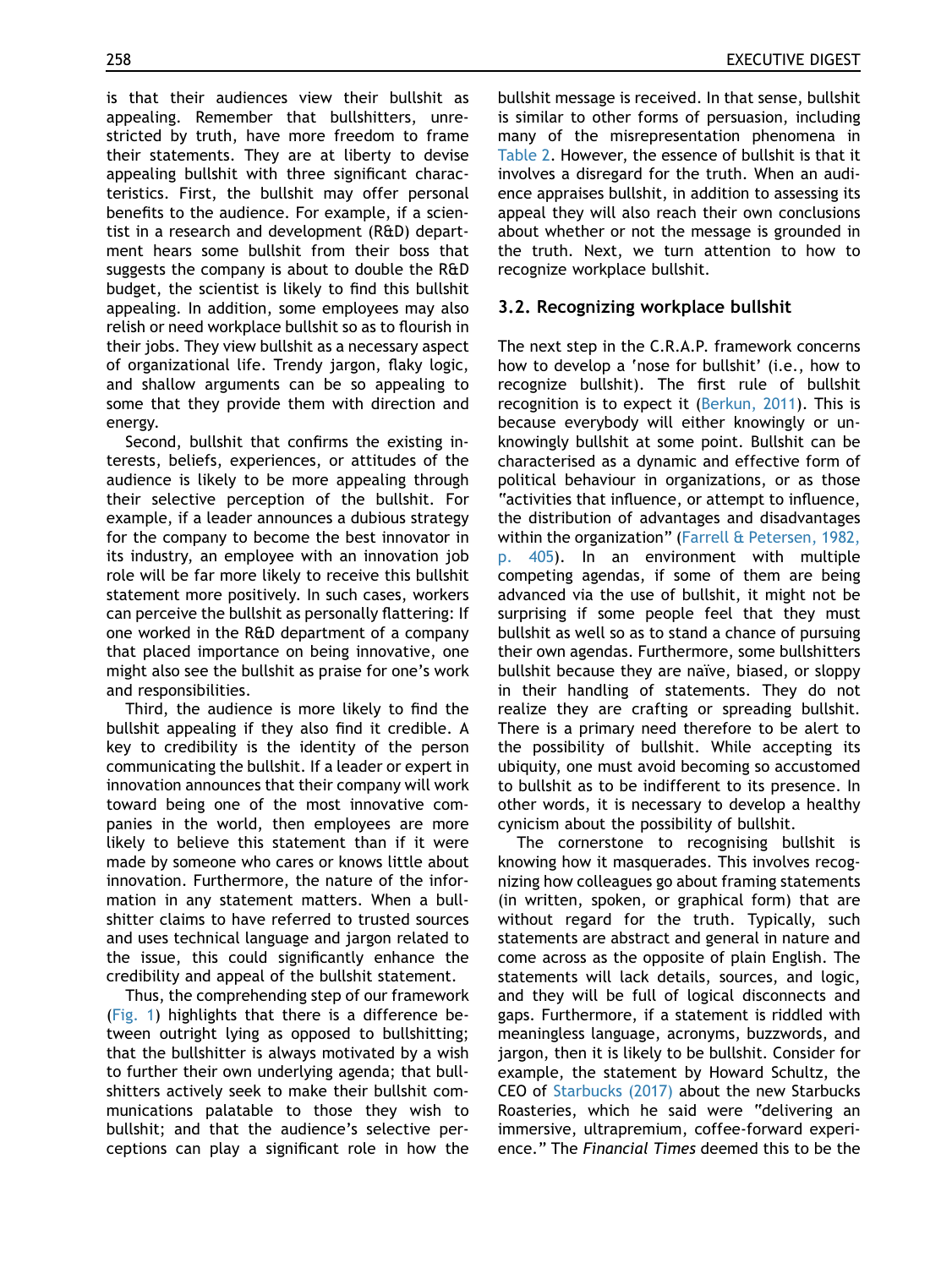epitome of corporate claptrap ([Kellaway, 2017](#page-10-20)). When faced with 'jargonese,' often people assume that they are missing something, or they confuse vagueness for profundity. The rule holds however, that if it is not possible to understand what the words in a statement mean, then it is reasonable to suspect the statement to be bullshit. Finally, when seeking to detect bullshit, it is important to consider how data may be framed and presented in ways that might support bullshit statements. This has prompted the University of Washington to launch a course entitled "Calling Bullshit in the Age of Big Data." The course explores how data can be used to steer people toward misleading conclusions, arguing that students should learn to be vigilant about how the visualization of data can produce bullshit that contaminates their information diet ([Bergstrom & West, 2017](#page-10-21)).

The third rule for recognizing bullshit is to recognize that bullshitters can sometimes produce and spread bullshit unknowingly. This can happen when an audience finds an initial bullshit message appealing, confirmatory, and credible, and so concludes it to be truthful. Once an audience is fooled by the bullshit and the bullshitter, they are likely to follow and spread instructions or assumptions contained in the bullshit, but they do so without knowing that they are now bullshitting. They inadvertently become accomplices in the creation and spreading of bullshit because they have been unprepared, gullible, sloppy, or deluded in accepting something to be the truth. As these individuals are not Machiavellian crafters of bullshit, it can be more effective to focus on challenging the bullshit itself rather than attacking and discrediting the bullshitter ([Christensen et al.,](#page-10-3) [2019; Cohen, 2002](#page-10-3)).

The aphorism not to attribute to malice that which is adequately explained by stupidity is central to recognizing bullshit produced by the unknowing bullshitter. For example, consider a colleague at work who is told by a senior manager that a planned new product will deliver certain benefits to customers despite the existence of sound logic and good evidence to the contrary. That colleague may accept and even pass on the bullshit simply because they find it highly appealing (beneficial, confirmatory, and credible). Or, they may do so because they have tight time and informational constraints [\(Spicer, 2017](#page-10-2)), as often happens when companies are in crisis, and they are unable to accurately evaluate the bullshit. Instead, they resort to inadequate 'satisficing' (a portmanteau word of satisfy and suffice) to make suboptimal decisions [\(Simon, 1956](#page-10-22)). Or, they may have been caught up in the hype and the related jargon, buzzwords, and acronyms behind the new product. In sum, bullshit of this nature is not produced by design. In the words of U.S. lawyer and presidential adviser Ted Sorensen, it is likely produced unknowingly, as many employees develop "a confidence in [their] own competence which outruns the fact" ([Sorensen, 1963, p. 72\)](#page-10-23).

In sum, the recognising step of our framework [\(Fig. 1\)](#page-4-0) highlights the need to be vigilant about the potential for workplace bullshit; in particular, it is useful to develop a healthy cynicism about communications that suffer from abstract, overcomplicated English, excess jargon, illogical connections, and lack of evidence. Finally, some bullshit is spread inadvertently by gullible believers of the original bullshit communicated to them. In the next section, we discuss how to act when faced with workplace bullshit.

#### 3.3. Acting against workplace bullshit

When employees correctly conclude that a statement is bullshit, they may react in a number of different ways. To illustrate these reactions, we draw on [Hirschman's \(1970\)](#page-10-24) exit, voice, loyalty framework, which he initially formulated to illustrate how employees react to organizations in decline or when the sky was falling. Scholars later added neglect ([Farrell, 1983; Withey & Cooper,](#page-10-25) [1989](#page-10-25)) and successfully applied the framework to help understand employees' responses to negative workplace experiences [\(Rusbult, Farrell, Rogers, &](#page-10-26) [Mainous, 1988; Turnley & Feldman, 1999](#page-10-26)). We apply this framework here to employees' reactions to bullshit.

When employees act by exiting, they are trying to escape from the bullshit and the bullshitter. This can involve quitting the organization or seeking a transfer to a different unit of the organization so as to avoid the influence of the bullshitter. Exiting is a likely reaction when employees are so appalled by the bullshit that they cannot stay with the organization or unit, or when they are already disillusioned, and the bullshit (possibly the latest bout in a stream of bullshit) is the last straw. For exiting to happen, employee dissatisfaction with the situation must rise to such a level that the disadvantages of remaining and facing bullshit in the workplace are greater than the disadvantages of leaving. Or alternatively, the personal costs of leaving should be low enough relative to the costs of the two other responses in which workers remain and either contest the bullshit (i.e., voice) or disengage from the workplace bullshit (i.e., neglect).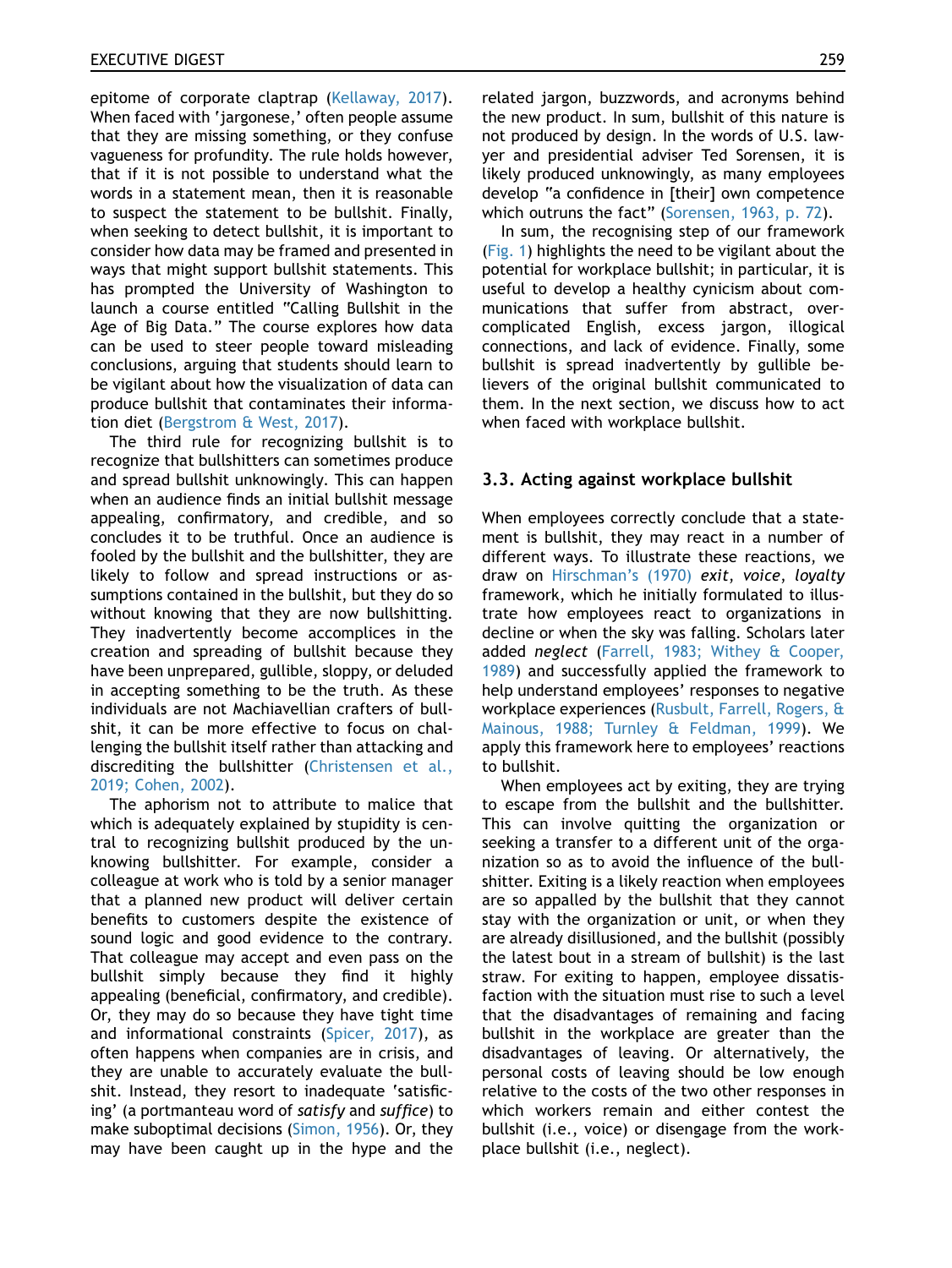Voicing is the act of employees speaking up to confront what they consider to be bullshit. Employees may ask to see evidence that supports the suspected bullshit. They may themselves provide bullshit-challenging evidence along with alternative statements, and when doing so should be cognizant that simple and coherent bullshit will tend to be more appealing than intricate and complex truths. Employees may also voice by laughing at and mocking bullshit. This is a way to "informally show up its emptiness without having to risk a full-frontal face-off with powerful bullshit artists" ([Spicer, 2017, p. 167\)](#page-10-2). Voicing can also entail publicly calling 'bullshit on bullshit' or seeking help from an outside agency, such as a union or government office. Employees are more likely to choose to voice when they perceive that the organization offers sufficient psychological safety; that is, when employees sense that they will not be embarrassed or punished if they speak up [\(Frazier, Fainshmidt, Klinger, Pezeshkan, &](#page-10-27) [Vracheva, 2017\)](#page-10-27). The propensity to voice also depends on the extent to which employees have organizational commitment; that is, whether they care for and believe in the organization enough to want to counter the harm of bullshit, combined with their perceived ability and capacity to make a difference. Such conditions are necessary for effectively confronting bullshit. A principle known as Brandolini's Law states that the amount of energy needed to refute bullshit is an order of magnitude larger than is needed to produce it [\("Brandolini's Law," 2014](#page-10-28)).

Loyalty occurs when employees correctly recognize that a statement is bullshit yet decide to go along with it. In doing so, they accept and become accomplices to the bullshitter. They may do so for various reasons: out of allegiance to the original bullshitter, or because they find the bullshit personally appealing, or because they genuinely believe the bullshit is somehow good for the organization. [Hirschman \(1970\)](#page-10-24) describes loyalty as the product of mostly economic factors, and these factors too could enchain an individual to a workplace flowing with bullshit if the cost of exiting or voicing is too great for them. Furthermore, some employees may remain loyal in the hope that the flow and impact of bullshit may diminish at some point or that the costs of exiting or voicing will improve.

Finally, neglect is the act of disengaging oneself from the bullshit and the work surrounding it. Workers who choose neglect as an approach to dealing with bullshit may have tried to voice in the past but found themselves criticized, ignored, and even marginalized. They then stay and disengage

because exiting is too costly. Neglect may be common in organizations in which the flow of bullshit is ubiquitous and relentless, and it is easier for those organizations' employees to try to ignore the bullshit rather than to challenge it or escape from it. Such employees will distrust and even dislike the leaders and other colleagues who produce bullshit, and they will lose confidence in what they say they will do or claim to have done. They will then disengage with the organization, become disinterested, spend less time at work, and expend less effort when there.

In sum, exiting, voicing, loyalty, and neglect are four ways employees react when faced with workplace bullshit. While they are conceptually and empirically distinct, there are also important interactions between these different reactions. For example, loyalty to workplace bullshit can moderate instances of exiting and voicing. If a company rewards those who are loyal to bullshit, then the exit and voice reactions are less attractive. Similarly, if an employee tires of bullshit and finds they are in a situation where it is easy to exit (e.g., there is an abundance of external opportunities), then it is less likely they will remain with the organization to pursue voice or neglect reactions; they will just leave. This means that exiting, voicing, loyalty, and neglect are not just ways that employees can react to workplace bullshit but are also useful indicators of the extent and impact of workplace bullshit. If neglect and exit reactions are widespread, if loyalty is rewarded, and if voice is absent, then this indicates an organization that is fertile with bullshit.

#### 3.4. Preventing workplace bullshit

The first three steps in the C.R.A.P. framework are used to understand the nature of workplace bullshit and how to identify and deal with it. Building on this knowledge, the final step in the framework outlines how to prevent the creation and spread of workplace bullshit in the first place. In the long term, this step may be of the greatest benefit in dealing with workplace bullshit. Effective prevention will minimize the need for, and costs associated with, recognizing and acting against workplace bullshit. For this step of the framework, we now outline a number of practices that your organization, your colleagues, and you (as you are likely to be part of the bullshit problem) should follow.

#### 3.4.1. Encourage critical thinking

What people think and state depends on how they think. Thus, it is far more dangerous to assume people know what they are talking about than it is to assume they do not and then to let them prove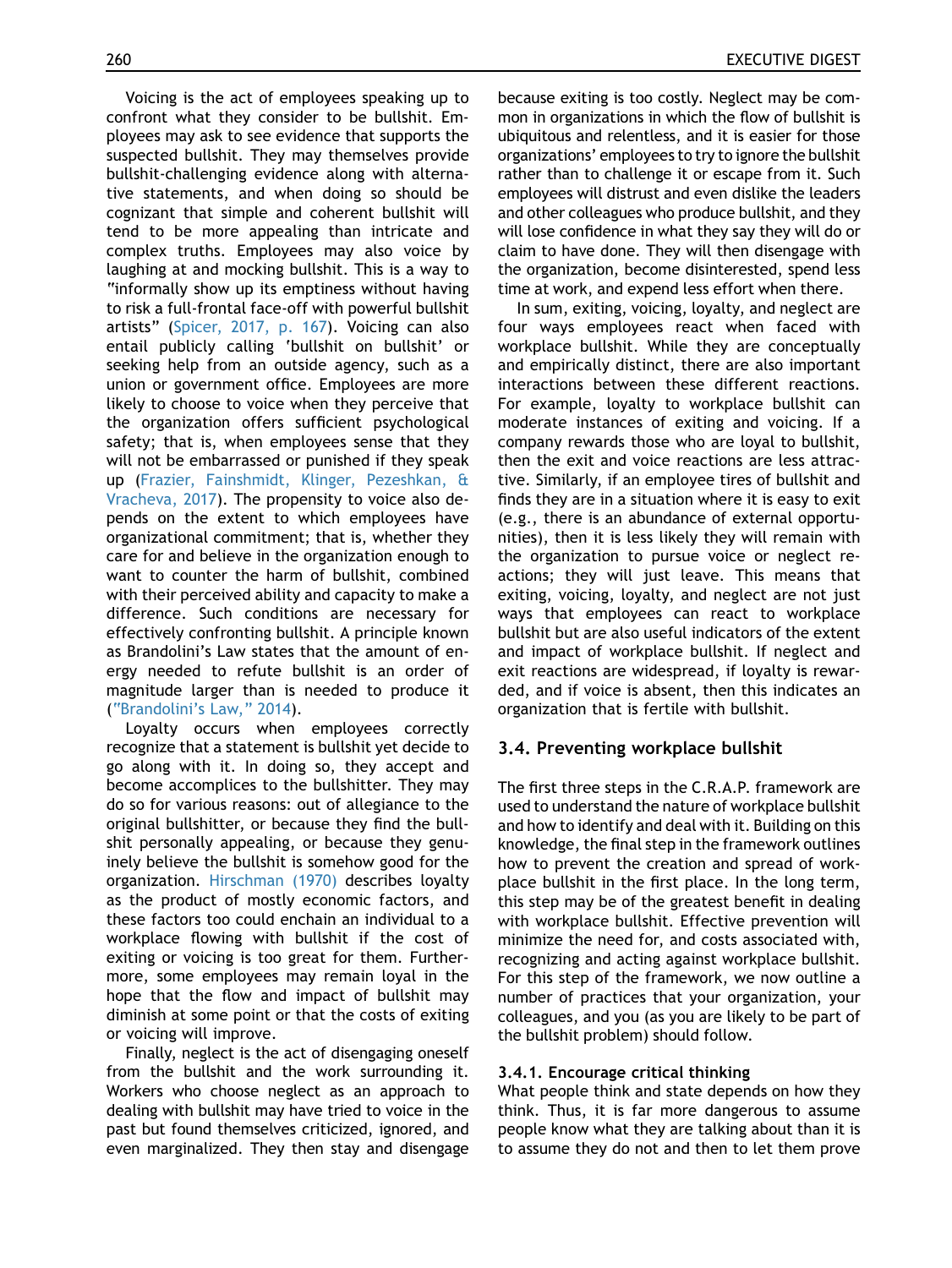you wrong. To address this, organizations should encourage critical thinking, which is an approach to thinking that is reflective, sceptical, rational, open-minded, and guided by evidence. It is thinking that is not directed toward problem solving per se but rather about developing a discipline for recognizing errors, biases, and other weaknesses in one's own thinking and that of others ([Halpern, 2013\)](#page-10-29). Critical thinking is the opposite of the quick, automatic, skim-based thinking that produces and spreads workplace bullshit. It is thinking that is slower, more effortful, more calculating, and more conscious. Prolific bullshitters themselves are likely to be more effective at critical thinking, which is one reason for the view that "You can't bullshit a bullshitter."

Research by [Pennycook, Cheyne, Barr, Koehler,](#page-10-30) [and Fugelsang \(2015\)](#page-10-30) suggests that an organization's capacity to produce and accept workplace bullshit decreases with the prevalence of and value placed on critical thinking in that organization. They outline how individuals have different sensitivities to bullshit: Those who have the ability to stop and think analytically about the substance of statements are less receptive to bullshit, while those with lower cognitive skills and less insight are more receptive. To stifle and debunk workplace bullshit, this mode of thinking should not be limited to those employees in organizations, such as scientists and lawyers, who are trained to develop and run bullshit-free work processes. Colleagues throughout the organization, and especially those in administrative and leadership roles, should also practice it so that evidence can guide key decisions. This is also true in the areas of marketing and sales, which thrive on the creation and circulation of bullshit. There should be an organizational culture in which individuals are encouraged to ask what the basis of a statement is; to question the strength of that basis; and  $-\text{as}$ needed—to propose alternative statements, related evidence, and supporting tests.

#### 3.4.2. Value evidence over opinions and expertise over egalitarianism

[Spicer \(2017, p. 179\)](#page-10-2) claims that "most management initiatives remain utterly bereft of any evidence base. The result is that managers largely operate on the basis of superstition rather than fact." Whatever the truth of this claim may be, evidence is the available facts that can be used to assess whether a statement and its assumptions are true. This makes evidence central to critical thinking and a disinfectant for both the production and spread of bullshit. Evidence-based management is the translation of ideas and principles based on best evidence into organizational practices [\(Rousseau, 2006\)](#page-10-31). It is a practice that helps ensure decision makers don't bullshit. It requires them to consult and use the best available evidence as opposed to relying on outdated information or anecdotal and personal experiences and opinions ([Pfeffer & Sutton, 2006](#page-10-32)). That is not to say that anecdote, opinion, and creativity do not have a place in management but that they should be presented as such rather than as statements that are objective and true. Statements grounded in strong evidence should trump statements based on opinion regardless of how appealing the statement or the colleague making it might be. In other words, as attributed to the late senator Daniel Patrick Moynihan: "We are all entitled to our own opinions, but not to our own facts."

Furthermore, to help encourage and value evidence over opinion, managers should be careful whom they consult. While they should seek substantive debate about statements and supporting evidence, they should only involve well-informed and value-adding experts. Social media and crowdsourcing initiatives regularly remind us that the wisdom of the crowd is not as judicious as we think. So while some may view it as positive to be egalitarian and consult as many colleagues as possible, this is likely to net opinion-based claims free of evidence. Such input is a reagent for bullshit production.

Finally, any approach to evidence-based management should ensure that the practices suit the industry and functional context. For example, professionals in a biotechnology company would be expected to follow and use industry-appropriate evidence-based practices that are likely to be more rigorous and extensive than those adopted by a fashion-clothing company. Such practices include encouraging or even requiring their employees to do the following four things (see [Pfeffer & Sutton,](#page-10-32) [2006](#page-10-32)): (1) demand evidence for statements that seem implausible; (2) examine the logic or causeand-effect reasoning between the evidence and the statement; (3) as needed, encourage experimentation to test the confidence of data and validity of statements; and (4) continually repeat and build on the first three activities to create an evidence-based learning culture that stifles the production and spread of bullshit.

#### 3.4.3. Prohibit excessive jargon and statistical trickery

When bullshit is legitimized and codified, it spreads more easily and is likely to be more influential. This in turn fosters the future production of more bullshit. Two ways in which bullshit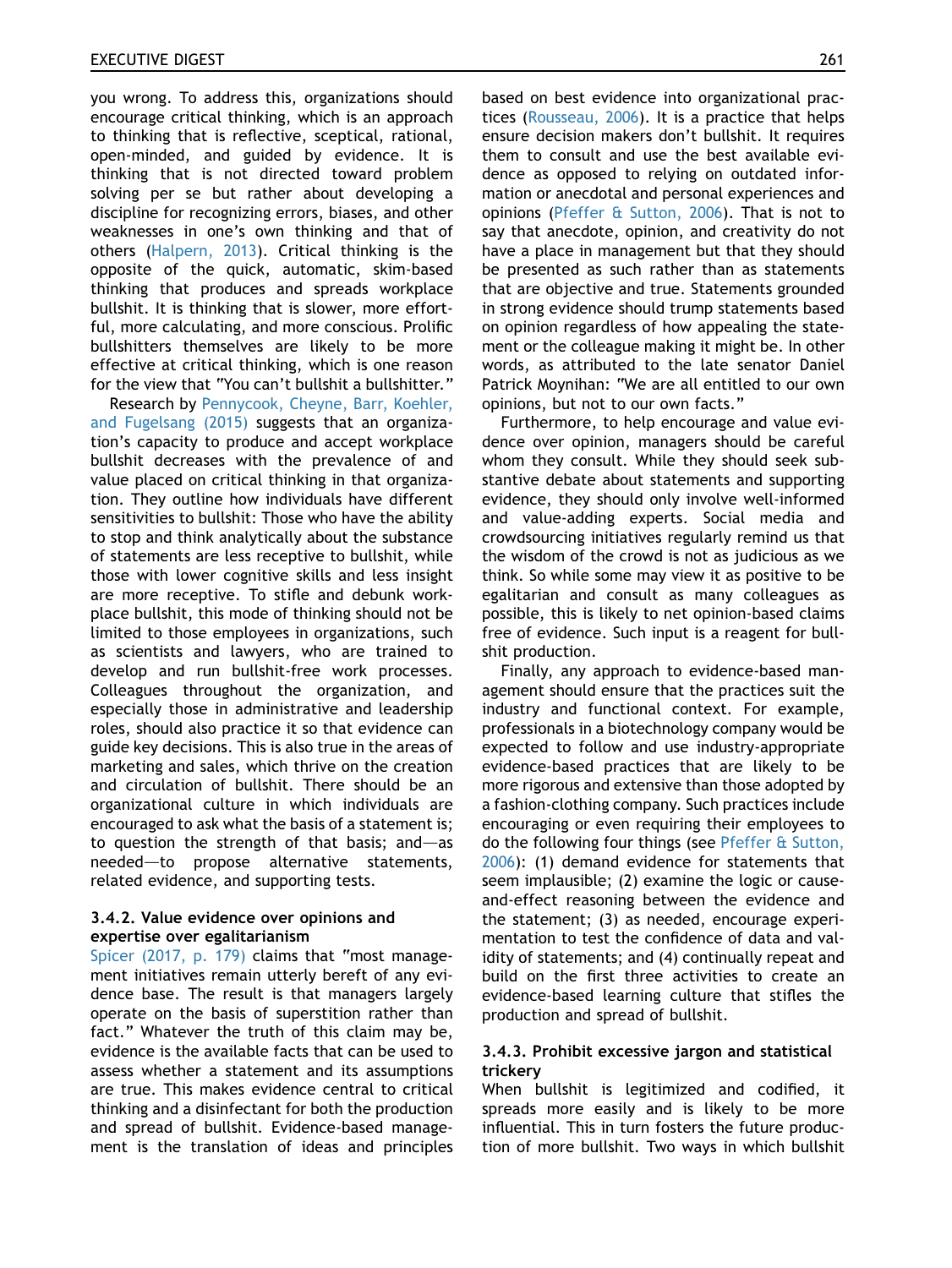becomes legitimised are through the use of jargon and statistical trickery. Jargon legitimizes bullshit because it can make a statement seem professional and based on specialized expertise; in other words, it can make bullshit appear objective and true. Bullshitters employ jargon words for the dual purpose of making something seem legitimate and enticing while also muddling language and thinking. To make it easier for nonexperts to remember and spread bullshit, bullshit statements and jargon can be simplified into acronyms and abbreviations to help the bullshit spread memelike from person to person in an organization and beyond. Consequently, to prevent the production and spread of bullshit, organizations should prohibit the use of jargon, acronyms and abbreviations. For example, in 2010, Elon Musk, the CEO of Tesla and SpaceX, sent an email to all SpaceX staff with the subject line "Acronyms Seriously Suck" [\(Vance, 2015\)](#page-10-33). In the email, he wrote:

There is a creeping tendency to use made up acronyms at SpaceX. Excessive use of made up acronyms is a significant impediment to communication. No one can actually remember all these acronyms and people don't want to seem dumb in a meeting, so they just sit there in ignorance." [\(Stone, 2015](#page-10-34))

In further emails on the same topic, Musk says that jargon and acronyms are inherently untrustworthy and a sign that colleagues are doing meaningless work.

Finally, to help ensure that data are not used to steer people toward misleading conclusions, organizations and their employees should be encouraged to question statistics and visualizations of data. Employees should know the consequences of confusing means and medians, correlation and causation, and the measurement errors that can accompany biased sampling, the inclusion of outliers, and the misspecification of variables and relationships in regression models. Organizations should demand that visualizations of data have axes that are appropriately scaled and labelled, and that bar charts extend to zero to show the absolute magnitude. In sum, ask yourself: Does the visualization make a statement that properly reflects the underlying data, or has the visualization been designed to emphasize a bullshit agenda?

#### 3.4.4. Eliminate pointless meetings and committees

Our final recommendation for preventing workplace bullshit is to tackle a key organizational mechanism that helps produce and spread it: pointless meetings

and committees. Both are inevitable and routine in organizations, as they can provide a forum for effectively sharing information, solving problems, and making decisions. However, there is an increasingly prevalent view that meetings and committees do not provide sufficient value when they involve too many or the wrong people, have no agenda, and are run inefficiently [\(Mroz, Allen,](#page-10-35) [Verhoeven, & Shuffler, 2018](#page-10-35)). Such conditions make meetings and committees conducive to bullshit production, as the attendees, the communications, and the decision-making processes can be easily exploited by a bullshitter. To counter this, organizations should only establish committees and have meetings when there are clear terms of reference, a value-adding agenda, and the right attendees who can contribute to the desired agenda. More simply, the need for a meeting should be questioned unless an important decision needs to be made.

# 4. Conclusion

The workplace is a fertile place for bullshit in its many manifestations. This has been exacerbated by the changing nature of communication in the corporate environment, which now includes email, video-conferencing, intranets, and shared screens, in addition to face-to-face conversations, paper memorandums, and conventional meetings. Words, slogans, acronyms, jargon, graphics, and statistics flow effortlessly. In this article, we have defined bullshit and distinguished it from other forms of misrepresentation. We have argued that bullshit is different from lying in that the liar knows the truth but wilfully distorts it, while the bullshitter simply doesn't care about the truth. While liars deceive their audiences, bullshitters almost certainly deceive themselves as well. Bullshit persists to a greater or lesser extent in most organizations, but there are indications that it is particularly prevalent in organizations facing trouble.

In order to cope with it in the workplace, we suggest that leaders adopt the C.R.A.P. approach. This is a simple process model for comprehending why bullshit exists, recognizing it when it is produced, knowing the options for acting against it, and then striving hard to prevent it from reoccurring. It is a model that would appeal to Lemmy [Kilmister \(2002](#page-10-36), p. 225), who was the vocalist and bass player of the rock group Motörhead, and who said:

Apparently people don't like the truth, but I do like it; I like it because it upsets a lot of